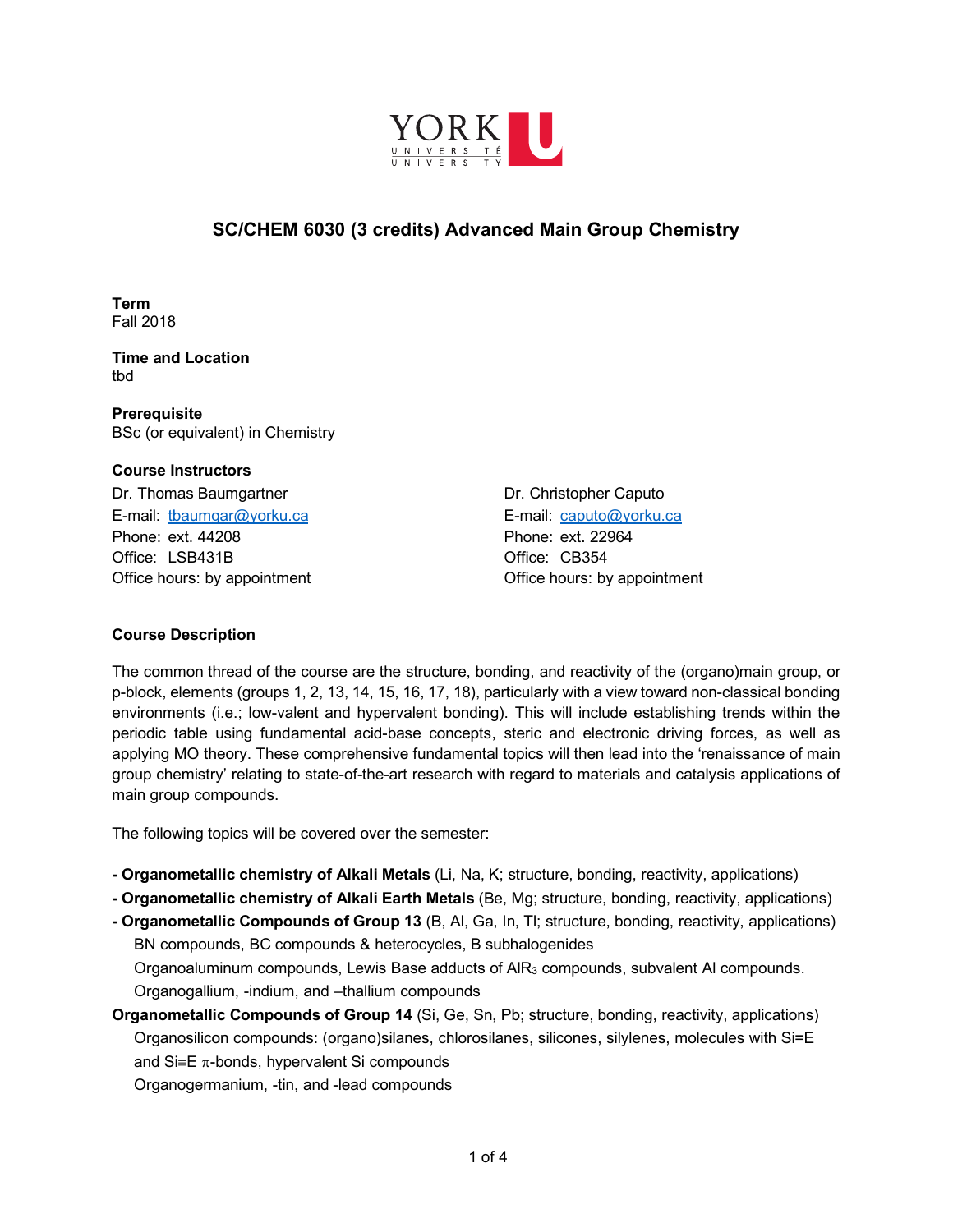**Chemistry of the Group 15 Elements** (mostly N, P; structure, bonding, reactivity, applications) Nitrogen: structure and bonding of selected N-oxides

Organophosphorus compounds: P(V) compounds (structure, bonding, reactivity), P(III) Compounds: diphosphenes, phosphaalkenes, iminophosphanes, P-containing ring systems (phosphabenzene, phosphole)

**Chemistry of the Group 16 Elements** (mostly S; structure, bonding, reactivity, applications)

**Chemistry of the Group 17** Elements (F, Cl, Br, I; structure, bonding, reactivity, applications) Interhalogen compounds, main group element fluorides (including Group 18)

## "**The Renaissance of Main Group Chemistry**"

Modern aspects of main group chemistry including catalysis and materials chemistry

## **Purpose and Objectives of the Course**

The course is designed for graduate students specializing in synthetic inorganic, organic, and materials chemistry, but is also expected to be of interest to course-based Masters students. This course is expected to be of high utility to graduate students arriving from other institutions where rigorous training on the nonclassical structure and bonding of main group elements was not available, by providing a foundational basis for the fundamental concepts critical to the completion of their graduate degrees.

#### **Textbooks**

Much of the course will be based on the following **highly recommended** text books:

Elschenbroich, *Organometallics, 3rd, Completely Revised and Extended Edition*; ISBN: 978-3-527-80516-7

Huheey, Keiter, Keiter, *Inorganic Chemistry: Principles of Structure and Reactivity*; ISBN: 978-0-060-42995-9

Additional aspects are covered in the following **recommended** textbooks:

Massey, *Main Group Chemistry, 2nd Edition*; ISBN: 978-0-471-49039-5

Greenwood, Earnshaw, *Chemistry of the Elements*; ISBN: 978-0-7506-3365-9

Akiba, *Organo Main Group Chemistry*; ISBN: 978-1-118-02588-8

Erker, Stephan, *Frustrated Lewis Pairs I* (available online here: https://link.springer.com/book/10.1007%2F978-3-642-36697-0)

Erker, Stephan, *Frustrated Lewis Pairs II* (available online here: https://link.springer.com/book/10.1007%2F978-3-642-37759-4)

Baumgartner, Jaekle, *Main Group Strategies towards Functional Hybrid Materials*; ISBN: 978-1-119-23595-8 (available online here: https://onlinelibrary.wiley.com/doi/book/10.1002/9781119235941)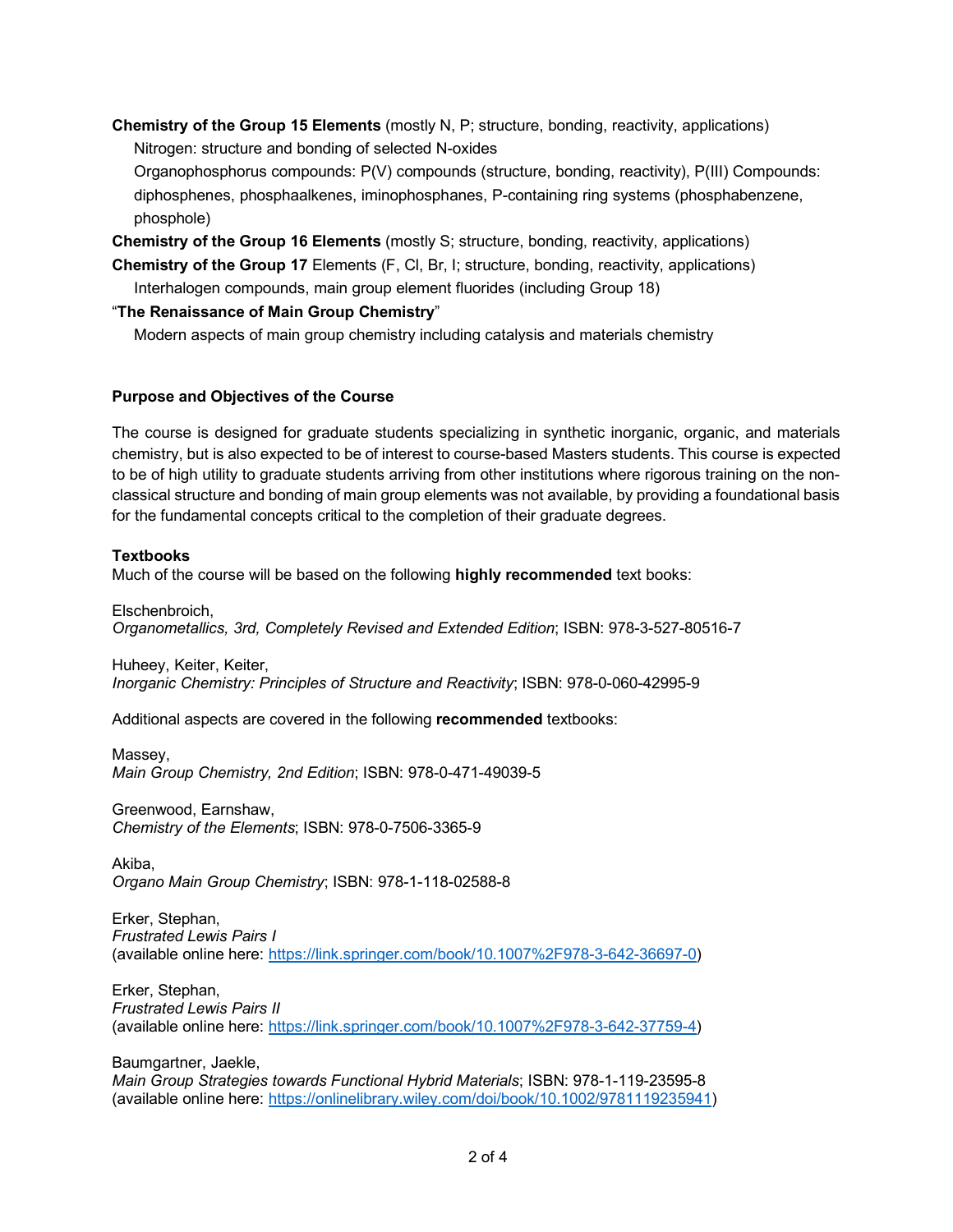## **Organization of the Course**

Much of the lectures will be delivered by the Course Instructors but will require active participation of the students in the form of discussions as well as a presentation. Supplementary slides with pertinent figures will be posted ahead of the class on Moodle. It is the student's responsibility to sign up for an account. See https://moodle10.yorku.ca/moodle/ for details.

## **Evaluation**

The level of proficiency in the material will be assessed through the elements listed below. The final grade for the course will be based on the following items weighted as indicated.

*Assignments (6): 30% Presentation: 25% Class Participation: 10% Final Exam (Research Proposal): 35%*

Six assignments (5% each) will involve course-specific problems. The problem-set based assignments will reinforce the topics and concepts that align with the progress in class. Students will be expected to answer using concise, scientific writing.

The presentation (25%) will involve a 20 minute in-class lecture by each student on a topic that is armslength to their respective thesis research topic. The topic can be selected from a list or chosen by the student (with approval from the instructor). Students will examine the peer-reviewed literature and extract the appropriate information to be included as it relates to the course content. The presentation will form the basis for the final exam component.

The final exam (35%) will be in the form of a research proposal that pertains to the contents of the in-class presentation. The 5-page proposal is expected to follow NSERC rules for a Discovery Grant proposal using concise, effective scientific writing.

#### **Grading Scheme, Assignment Submissions, Lateness Penalties, Academic Integrity**

The grading system for the course follows the outline from the Faculty of Graduate Studies at York (e.g.,  $A = 90-100\%$ ,  $A = 85-89\%$ ,  $A = 80-84\%$  B + = 75-79%, B = 70-74%, C = 60-69%, F = 0-59%). Evaluation components will bear either a letter grade designation or a corresponding number grade.

(For a full description of York grading system see the Faculty of Graduate Studies http://gradstudies.yorku.ca/current-students/regulations/courses-grading/)

Proper academic performance depends on students doing their work not only well, but on time. Accordingly, the assignments must be received on the due date specified for the assignment, which are to be handed at class on the due date. Assignments should NOT be deposited in the Course Instructor's mailbox. **Assignments received later than the specified time on the due date will result in no credit (0%).** Exceptions to the lateness penalty will be entertained by the Course Instructor only when supported by written documentation (see above). The grading scheme will be adjusted accordingly.